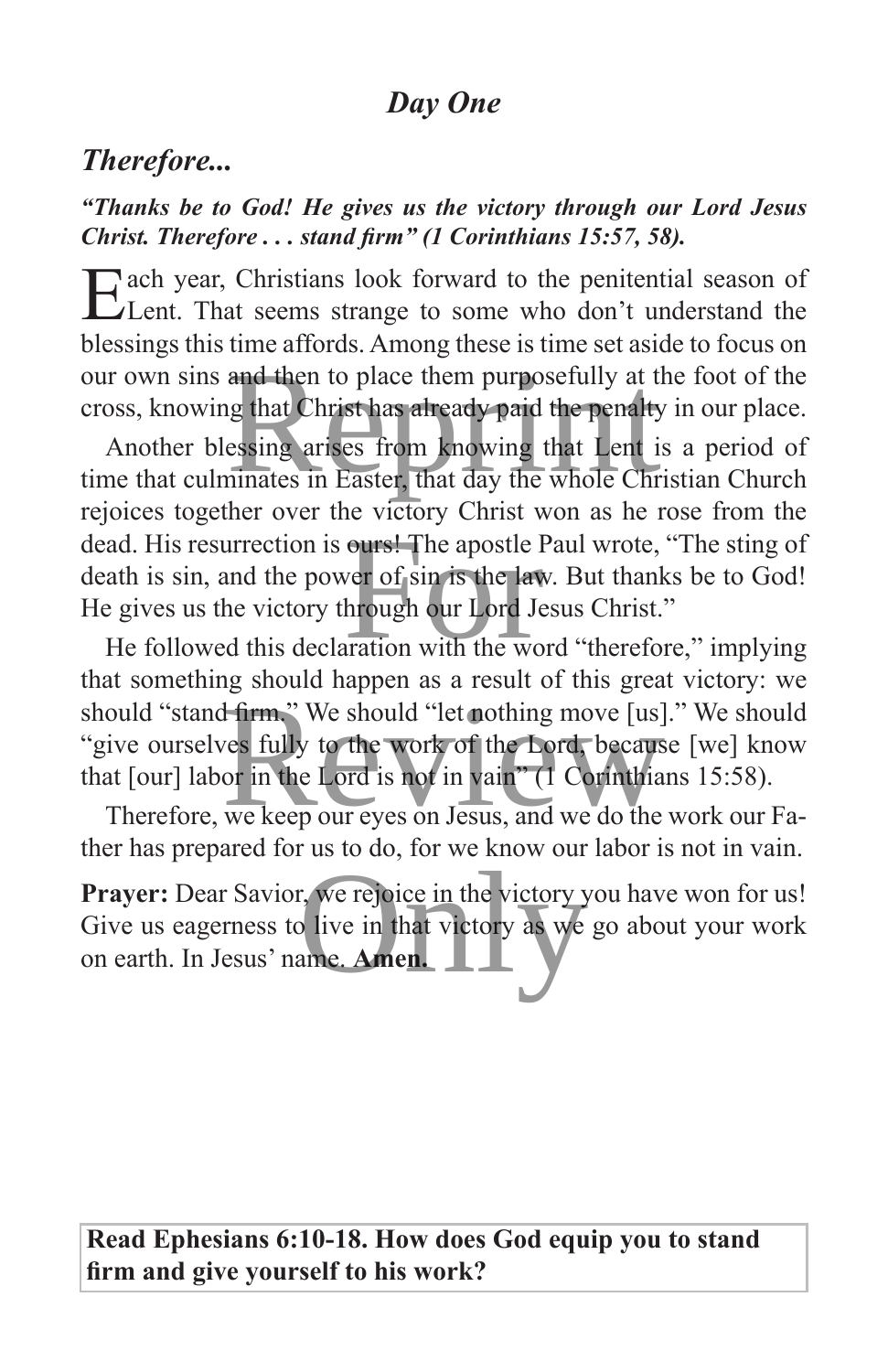### *Day Seven*

#### *We Want to Give . . .*

*"Each one should give what he decided in his heart to give, not reluctantly or under compulsion, for God loves a cheerful giver" (2 Corinthians 9:7).*

Isn't it great to please your parents, spouse, children, or friends by giving them gifts? Both the anticipation of the person's reaction to  $\mathbf 1$  giving them gifts? Both the anticipation of the person's reaction to the gift and the actual response can be priceless. Giving is a wonderful expression of love. Jesus said, "It is more blessed to give than to receive" (Acts 20:35). Expression of love. Jesus said, "It is more blessed to give than to ceive" (Acts 20:35).<br>When we as Christians give to Jesus out of love, we are giving for

the right motive. The motive for our giving is more important than the gift itself. God is not glorified if we give him only our leftovers out of a sense of obligation, or if we give to receive earthly recognition or to get a tax break. Jesus gave his life even for the person who will not out of a sense of obligation, or if we give to receive earthly recognition or to get a tax break. Jesus gave his life even for the person who will not acknowledge his gift.

Our heavenly Father showed how much he loved us and was willing to give to us. "For God so loved the world that he gave his one and only son, that whoever believes in him shall not perish but have eternal life" (John 3:16). God's nature is to love and give. When we spend time in Go and only son, that whoever believes in him shall not perish but have eternal life" (John 3:16). God's nature is to love and give. When we spend time in God's Word and participate in the sacrament, the Holy Spirit matures our faith and leads us to give from hearts that he has filled with love and joy.

God, who first loved us, enables our faithful response to his love and grace. Because our hearts are filled with his love, we give cheerfully and generously. Love motivates us to be givers rather than takers. Giving puts our love into action. May God grant us all loving hearts and make us cheerful givers of the gifts that he has entrusted to us. oy<br>Jed us, enables our faithful res<br>Jur hearts are filled with his lov<br>Love motivates us to be giver

**Prayer:** Lord, we thank you for your continuous love for us and for all that you give us. Help us to show our love for you through our giving. In Jesus' name. **Amen.**

#### **Read Luke 6:38 and 2 Corinthians 9:6. How do these verses relate to one another?**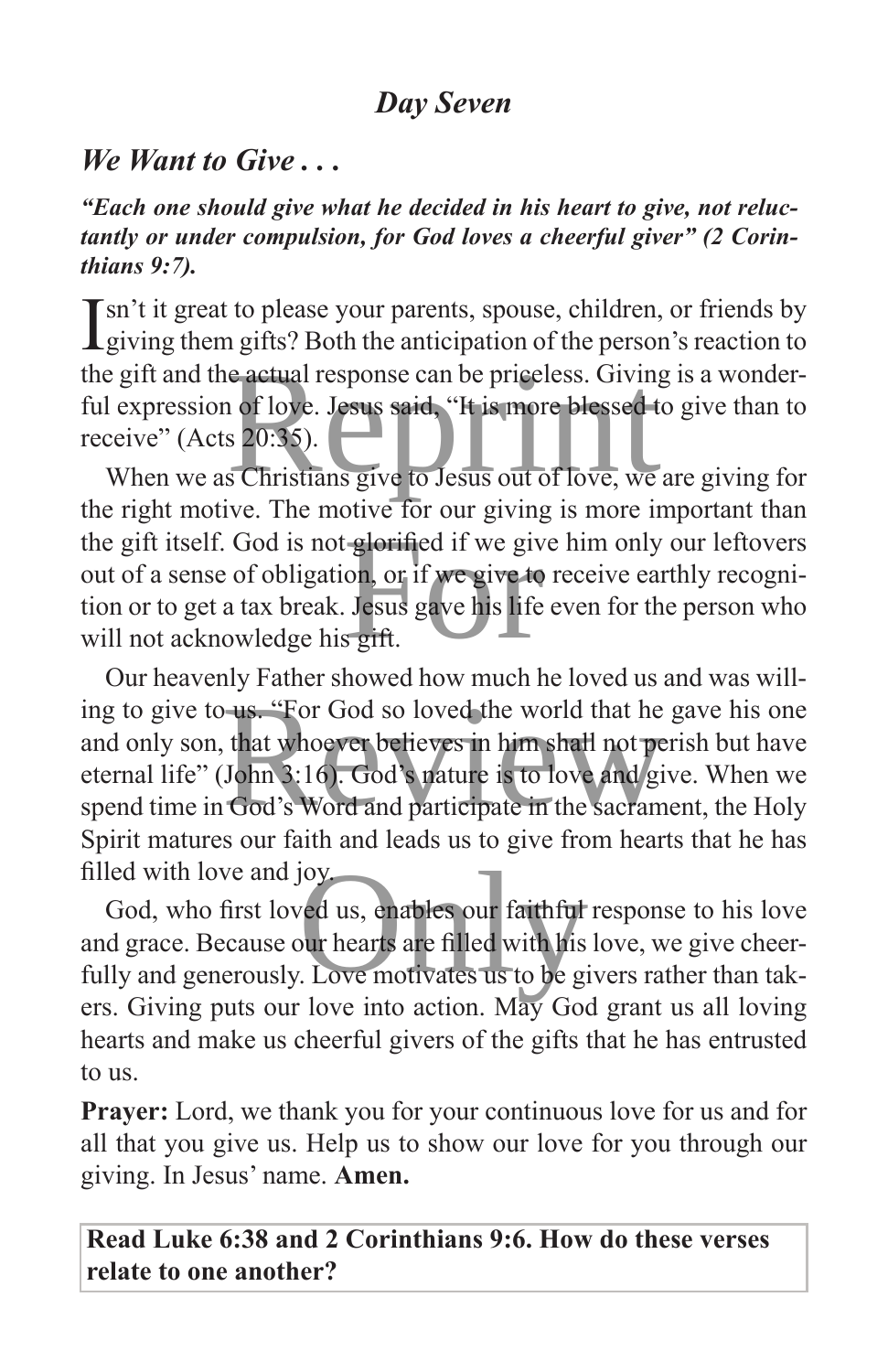# *Day Fifteen*

## *Where Is Your Fruit?*

#### *"If a person remains in me and I in him, he will bear much fruit" (John 15:5).*

aily the gardener went out to his garden to check on his melon patch. He smiled in delight to see exactly what he expected to see: each day his melons were growing bigger and bigger and changing color as they ripened. That pleasure turned to puzzlement one day as he noticed the melons on one plant starting to shrivel up. Upon closer inspection, he saw that the vine had been nearly completely severed. There was nothing he could do. There was no way to save the fruit parted from its source of nourishment. by ripened. That pleasure turned to p<br>noticed the melons on one plant starting to s<br>nspection, he saw that the vine had been ne<br>d. There was nothing he could do. There w

Jesus told us that we are like the branches that bear fruit and that, just like the plants in the garden, we need to be connected to the Vine in order to bear that fruit. As stewards, we are expected to bear fruit. That's what stewards do. Apart from our Vine, however, we can do nothing (John 15:5). Through our connection we are empowered to minister to the needs of others just as Jesus did. In Christ's name, we provide shelter for the homeless, food for the hungry, and clothes for needy. As God's people, we discover through prayer and the study of his Word what his will is for our lives and what fruit he wants us to bear. God invites each of us to come to him, but he does not force us to abide in him. Only when we stay connected through his Word and sacrament will our lives have purpose, and we will bear the fruit he wants us to bear. re like the branches the<br>le garden, we need to<br>t fruit. As stewards, we<br>rds do. Apart from ou ter to the needs of others just as Jesus did. I<br>vide shelter for the homeless, food for the huedy.<br>As God's people, we discover through p<br>is Word what his will is for our lives and wh I in him. Only when we stay coment will our lives have purp<br>ts us to bear.<br>Rive you thanks and praise for

Prayer: Lord, we give you thanks and praise for the gift of life. Help us always to be mindful that you have created us to give you praise and to be fruitful in your kingdom. Through Christ Jesus we ask it. **Amen.**

**Read Colossians 1:9-10 with a prayerful heart. Nurture your connection to Christ through word and sacrament.**